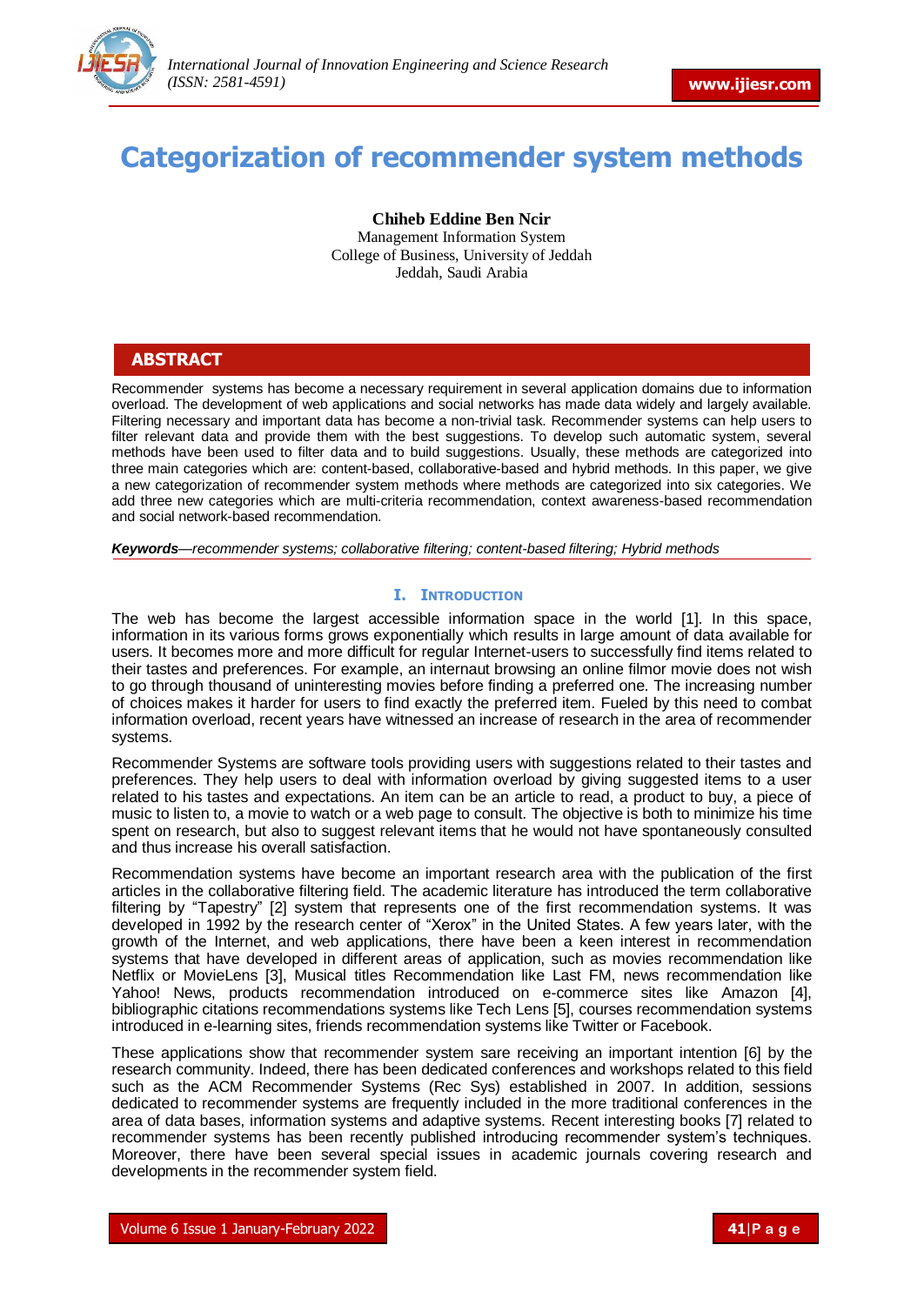This paper gives an overview of recommender systems methods and techniques which are adopted in several existing systems. We give a classification of these methods based on the approach used to give recommendations. The rest of the paper is organized as in the following: Section II presents main components of recommender systems, then Section III presents main concepts and approaches of recommendation systems while giving a classification of existing methods. Finally Section IV gives conclusions and future works.

# **II. RECOMMENDER SYSTEMS COMPONENTS**

Recommender systems are information processing systems that actively gather various kinds of data in order to build their recommendations [7]. Data is primarily about the items to suggest and the users who will receive these recommendations. In general, these data are dependent to the used recommendation technique. However, data used by recommender systems can refer to three kinds of objects [7]: items, users, and Preferences.

- **Users** : People who accesses the system , entering his demographic information, his interests and other personal information.
- **Items**: Products which the system can recommend are referred to as "items". These items correspond to the need of the user, including any product likely to be seen (movies in online TV sites such as Netflix), sold (book in the e-commerce sites such as Amazon.com), listened (music) or read (such as scientific article in a digital libraries).
- **Preferences**: In order to provide personalized recommendations adapted to the needs of the active users, recommender systems must collect personal preference information. Two categories of preferences data exist, the first is the explicit data [8] expressed by users during their navigation activities. For example, providing a note on a scale of predefined values (notes that users indicate on products they buy on the Internet for example), express an opinion on an object (example of the button "Like" on Facebook), etc. The second category is the implicit data [9] collected by observing user behavior and activity. The activity may be web pages viewed, the user's history of purchases, click-stream data, etc.

# **III. CATEGORIZATION OF RECOMMENDER SYSTEM METHODS**

To get an earlier overview of the different types of recommendation systems, a taxonomy provided by authors in [10 has been considered a benchmark for classifying these systems. Three main methods are defined:

- Content-based recommendation system: The relevance of the recommended items is estimated by the similarity between the features or content of the items, and the profile of the user reflecting its needs in terms of content.
- Collaborative-based recommendation system: The system recommends items seen by other users with similar tastes or common interests.
- Hybrid recommendation system: The system exploits the complementary of the two previous approaches by combining them.

In addition to these recommendation categories, we added new recommendation categories which are multi-criteria recommendation, context awareness-based recommendation and social network-based recommendation. These recommendation system methods are presented in more detail in the following subsections.

# *A. Content-based recommendation methods*

Content-based method tries to recommend items that are similar to items previously liked by a specific user as described in Figure1. To return recommendations, the system needs the following information:

**item profile**: the item profile is a set of features that represent the content of the recommended item. For example, in a research article recommendation system, the attributes adopted to describe an article are title, author, year, venue, …, etc. Content-based method depends strongly on the nature of the data to be represented and it finds difficulties for the representation of the items, which decreases its accuracy from one type of resource to another. Textual data is the best represented and with which the method gives the best accuracy, whereas other data types, i.e. non-textual data such as videos and images, give poor precision due to the difficulty in extracting characteristics. Generally, for non-textual data, the approach uses metadata to represent its content.

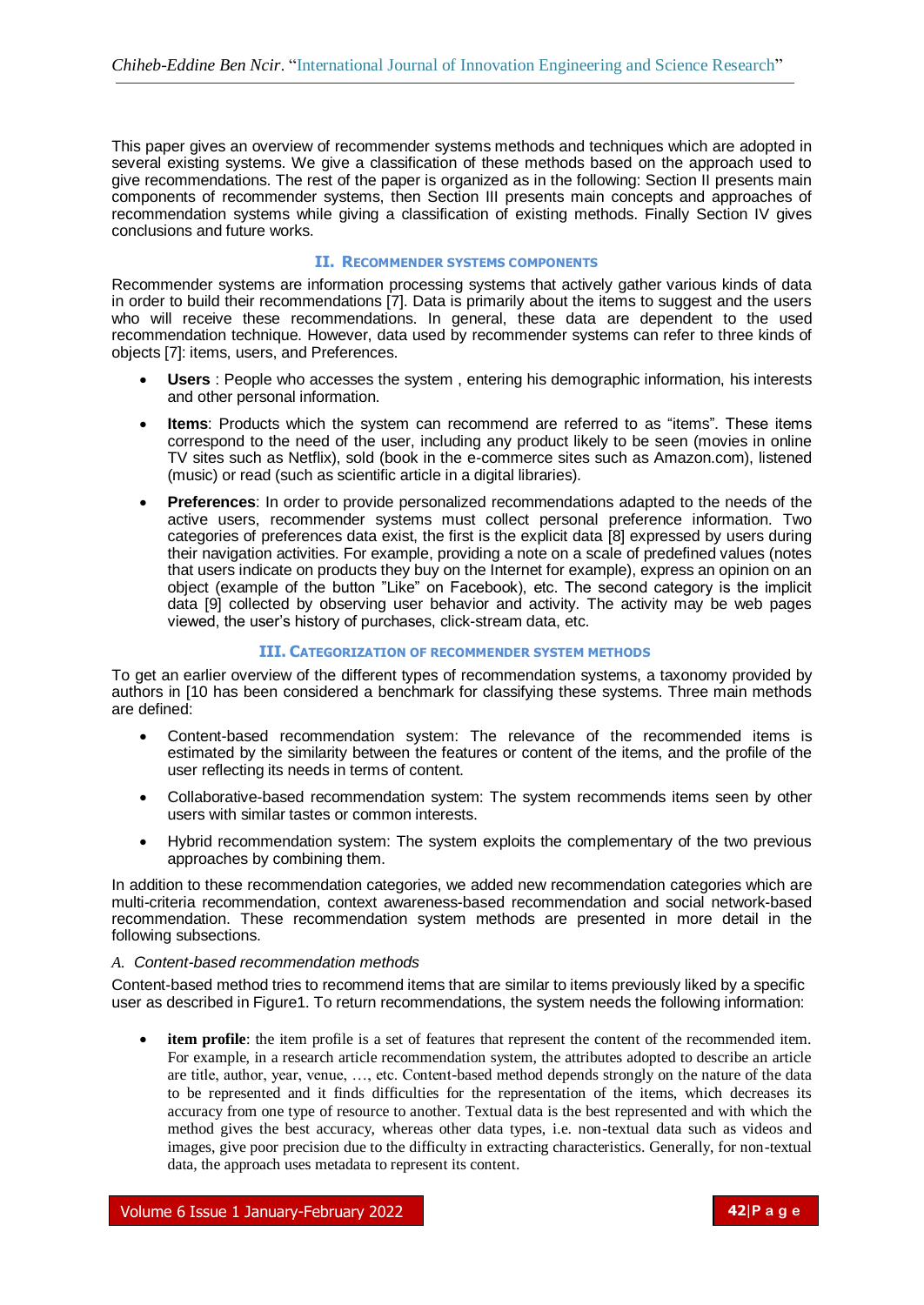**user profile**: The user profile build a description of user needs and preferences. From the user profiles and descriptions of the items to be recommended, this content-based recommender system analyzes their similarity, then it builds a list of suggestions to present to the user.



*Fig1*. Content-based recommendation: recommend items that are similar to items previously preferred by a similar user

One major drawback of the content-based filtering (recommendation) is the new user cold start problem. When a new user requests a recommendation, there is only little information about this user. Therefore, it will be very difficult for the recommender system to produce relevant recommendations. Moreover, content-based filtering usually suffers from the over-specialization problem. The system will infinitely suggest items that are highly matching with the user profile. It will not find unrelated items to the one already appreciated.

# *B. Collaborative filtering-based recommendation methods*

Collaborative filtering is one of the most explored methods in the area of recommendation. The main advantage of this approach is that it doesn't require any description of the items to recommend. Therefore, this method allows to recommend complex objects without having to analyze them, thus most popular online music, and movie recommendation services such as Netflix and Last fm apply it.

The main idea of these methods is to recommend items based on the opinions and the ratings of other similar users. The opinions of users can be obtained explicitly from the existing users or by using some implicit measures. Explicit opinions are directly provided by the user. For example, when a new user logs in, many systems begin by asking the user to note multiple items so that they can subsequently recommend items that match them; this is the case of Amazon recommendation system. It is then possible to note the items. These notes can be:

- binary note : the decision of the user is to choose whether the object is "good" or "bad".
- digital note : generally ranging from 1 to 5; 5 reflects the fact that the object is very pleasing to the user. These notes are often represented by a number of stars as on Amazon system as described in Figure 2.
- ordinal note: the user must choose from a list of terms the one that is the most adapted for his feeling towards the item in question. An example of a list can be "Very good, good, average, bad, very bad".
- descriptive note: the user chooses one or more terms that describe his opinion on the object. For a movie, these terms can be "exciting", "uninteresting", etc.

Implicit opinion gathers all the information that can be extracted from the usage's patterns. For example, the number of visits to a page, the number of views on a video, the time spent on a page (Dwell time) which can reflect the fact that a user has taken the time to read or not the content of this page. In a collaborative filtering system, as described in Figure 3, the data are represented as "User x Item" matrix as described in Figure 3, where the rows represent users (Joe, Dalia, Eric, Helena) and columns correspond to the items (the set of book list: Harry Potter, Springer, Rever.). Users provide their opinions on the items in the form of notes.

Volume 6 Issue 1 January-February 2022 **43**|**P a g e**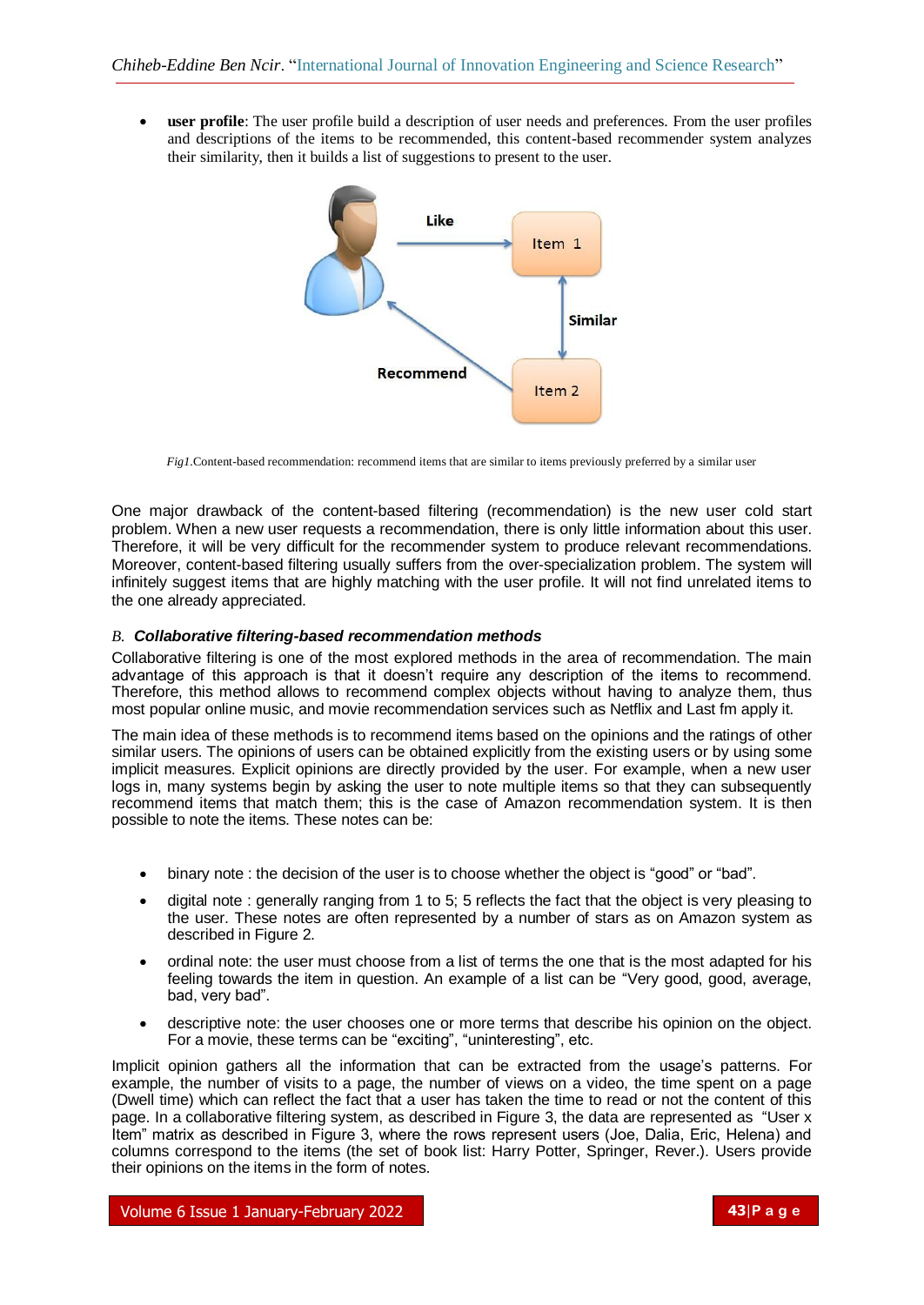According to [11], there are two sub-categories of collaborative filtering: memory-based and modelbased algorithms.



Fig2. Explicit user opinion's in amazon recommendation system

The memory-based methods use the entire evaluation matrix and provide recommendations based on the relation- ship between the active user and item and the rest of the rating matrix. On the other hand, model-based methods use the evaluation matrix to fit a parameterized model, which will then be used for predictions. We give in the following basic concepts of each sub-category.

For the first category, Memory-based methods, it can be divided into two kinds: user-based CF and item-based CF [12]. User-based CF explores the relationship between rows(users) in the rating matrix. It firstly calculates the similarities between the active user and the other users. The most popular measures are the Pearson correlation [3] and the cosine-based measure [13] which are described by Equation (1) and Equation (2) where  $Cos(u_a, u_b)$  and  $CorrP(u_a, u_b)$  designate the similarities calculated respectively with the Pearson correlation coefficient and the cosine-based measure, between two users  $u_a$  and  $u_b$ ,  $I_a$  and  $I_b$  respectively represent all items rated by  $u_a$  and  $u_b$ ,  $v(u_a)$  represents the average of notes of  $u_a$ ,  $v(u_a, i)$  represents the note of  $u_a$ on item i and  $l_c$  represents the co-noted items between the active user *ua*and the user *ub*.Users with high similarities are selected as neighbors of the active user. Then the system utilizes the neighbors' ratings on a specific item to calculate the weighted average [3] which is regarded as the predicted rating, treating the respective similarities as weights. This method is described in Equation 3, where *Pred*(*ua, ik*) is the prediction note of the active user *ua*on the item *ik*, *Ua*is the set of nearest neighbors having already noted the item  $i_k$ ,  $Sim(u_a, u_b)$  means the similarity value between  $u_a$  and  $u_b(u_b \in U_a)$  that can be the cosine similarity ( $Cos(u_a, u_b)$  or the Pearson correlation similarity ( $CorrP(u_a, u_b)$ ). The recommender system ranks all the items according to their predicted ratings and selects Top-N items as recommendations.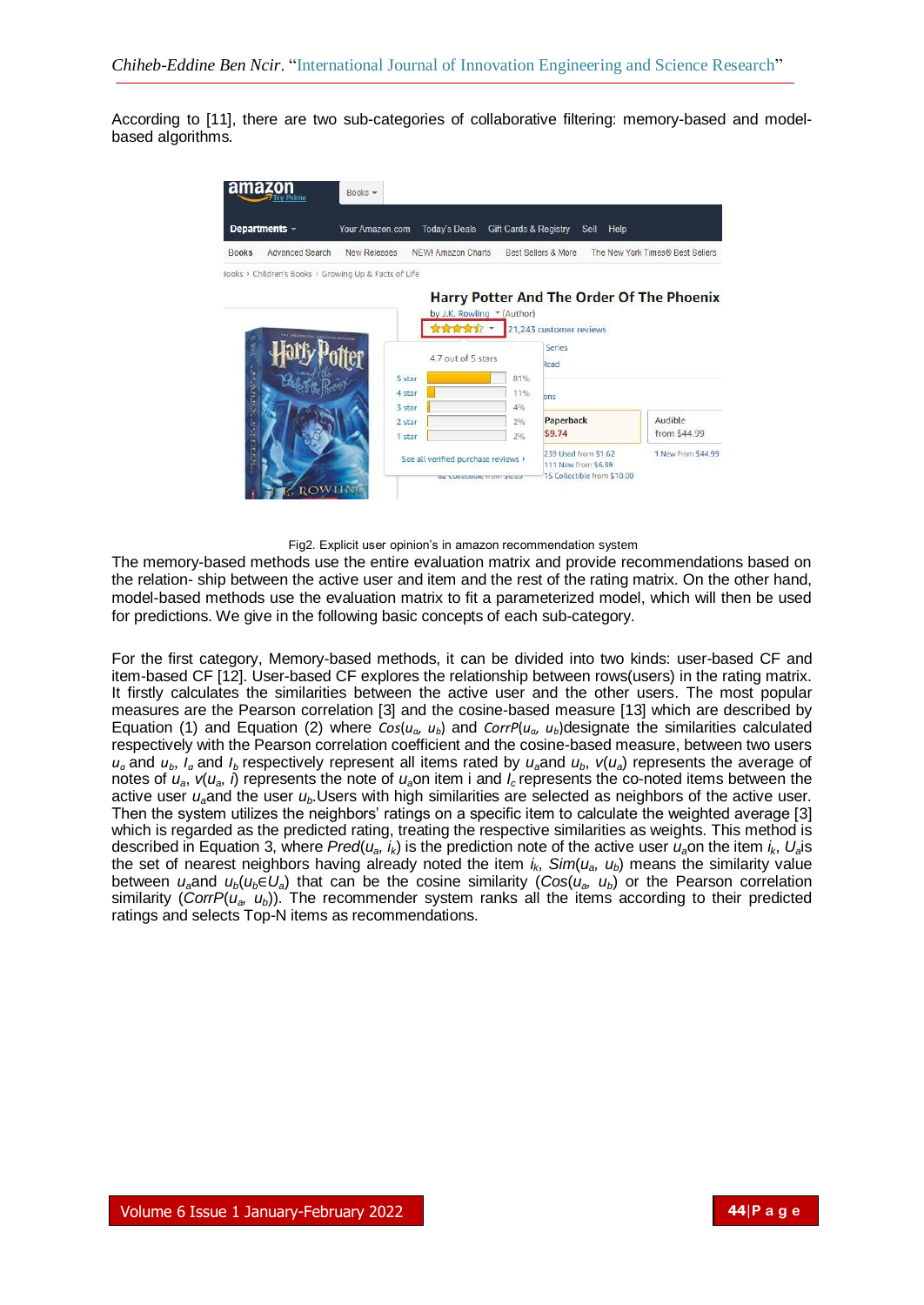|          | LA HUITIENE HISTOIRE.<br>OCC-NEUT ANS PLUS TARD.<br>Line Robert Here |   | HOLLOW CITY<br><b>MISS PEREGRINE</b> | EB |
|----------|----------------------------------------------------------------------|---|--------------------------------------|----|
| U<br>Joe | $\mathbf{1}$                                                         |   | 3                                    |    |
| Dalia    | $\mathbf{1}$                                                         |   | $\overline{\mathbf{4}}$              | 3  |
| Eric     | $\mathbf{1}$                                                         | 5 | ?                                    | 5  |
| Helena   | 5                                                                    |   | 1                                    | 1  |

Fig3. Collaborative filtering matrix: rows represent users and columns represent items

The method based on the memory is concentrated on the items [14]. This method analyzes the matrix "User x Item" to identify the relationships between the items and use these relationships to calculate predictions. The assumption is that the user would be interested in the items similar to items he previously appreciated (similar in terms of ratings assigned by the user). Hence the similarities among items are firstly calculated using the same similarity measures with the user-based CF. After choosing the neighbors for the target item and calculating the weighted average, the predicted rating on this item is obtained.

$$
Cos(u_a, u_b) = \frac{\sum_{i \in I_c} v(u_a, i) * v(u_b, i)}{\sqrt{\sum_{i' \in I_a} v(u_a, i')^2} * \sqrt{\sum_{i' \in I_b} v(u_b, i')^2}}
$$
(1)

$$
CorrP(u_a, u_b) = \frac{\sum_{i \in I_c} (v(u_a, i) - \overline{v(u_a)})(v(u_b, i) - \overline{v(u_b)})}{\sqrt{\sum_{i \in I_c} (v(u_a, i) - \overline{v(u_a)})^2} \sqrt{\sum_{i \in I_c} (v(u_b, i) - \overline{v(u_b)})^2}}
$$
(2)

$$
Pred(u_a, i_k) = \overline{v(u_a)} + \frac{\sum_{u_b \in U_a} Sim(u_a, u_b) * (v(u_b, i_k) - \overline{v(u_b)})}{\sum_{u_b \in U_a} Sim(u_a, u_b)}
$$
(3)

The advantage of the memory-based methods is the simplicity of the implementation and the integration of new data into the system. However, this approach suffers from the cold start issue. It requires rating data in order provide recommendations. When a new item is added, there is no enough information about that item. Consequently, this item cannot be recommended to anyone before it gets enough ratings. For example, in the online movies, when a new movie is uploaded, there is no rating that is given to that movie. So, this new movie cannot be recommended by the system until collecting enough ratings and evaluations by a group of users. Therefore, this category of methods cannot provide recommendations before a target user has given enough ratings for several items. Data sparsity is also one of the main problem of memory-based methods when the evaluation space is dispersed, it is difficult to identify reliable neighbors (from the co-scored items) and consequently the system performance decreases. For example, considering movie domain, the evaluation matrix

Volume 6 Issue 1 January-February 2022 **45**|**P a g e**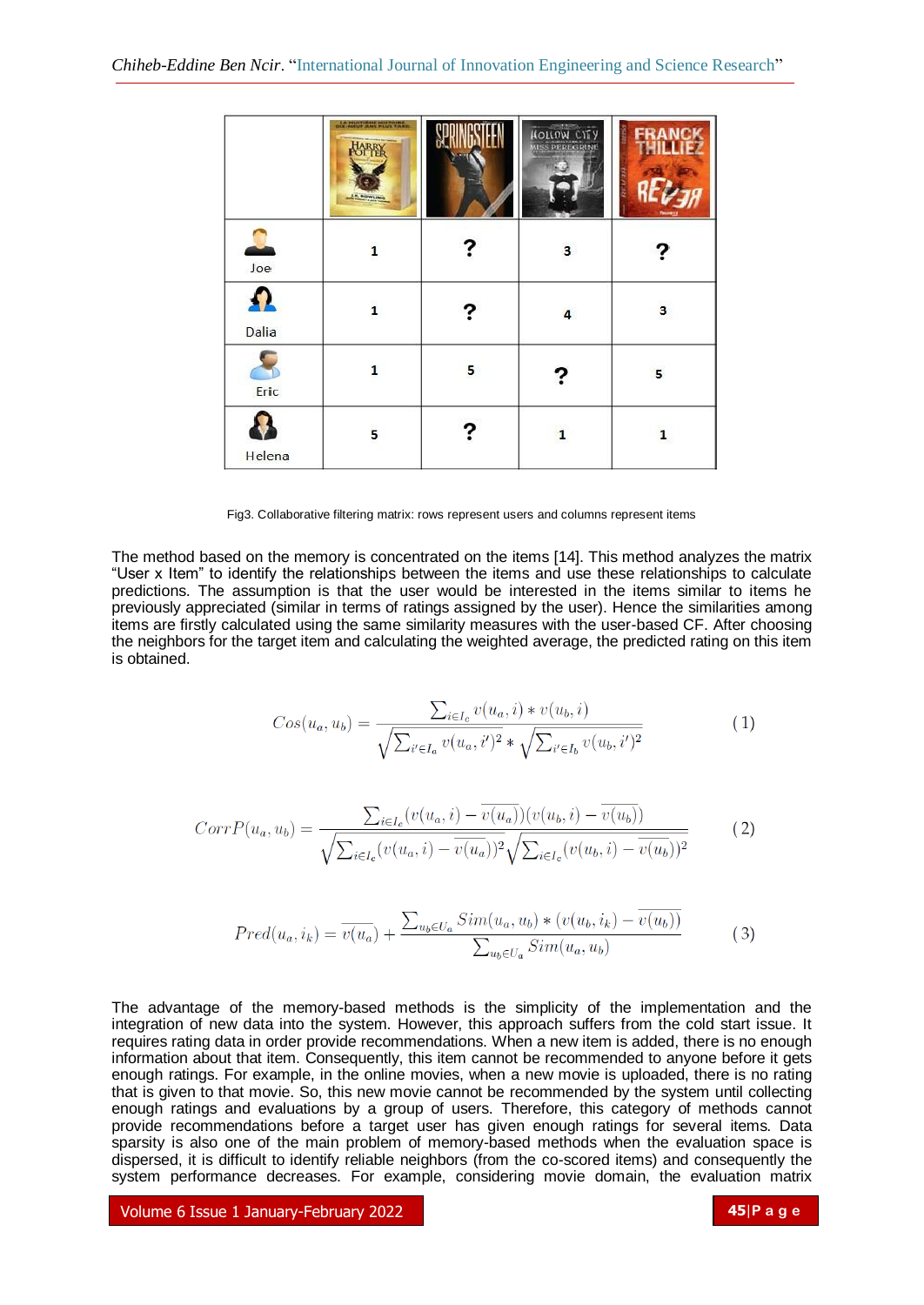includes thousands of movies and millions of users. However, a given user evaluates only a small number of movies. As a result, the evaluation matrix has many empty cells, which makes it difficult to calculate the similarity between users. In addition, them emory-based methods do not allow scaling. Indeed, when the number of users and items in the system becomes large, the generation of recommendations requires a very high processing time.

On the other side, the second subcategory is model-based methods. A variety of model-based recommendation methods were developed to address the scalability and the real time performance problems [15] of user-based methods by using dimensionality reduction techniques or clustering in order to remove users or non-representative items. Therefore, the user-item representation space is smaller, and the missing data rate are less important compared to the original representation space. Model Based algorithms received an important attention by the recommender system community.

# *C. Hybrid recommandation methods*

Each of the presented recommendation approaches has strengths as well as weaknesses [16]. Therefore, hybrid system [17] combines two or more recommendations techniques to address the disadvantages of each technique and take advantage of their strengths. There are various possible combinations which is classified [18] into seven categories:

- Weighted: hybrid recommender combines the results of all available recommendation techniques to compute a score for a recommended item.
- Switching: the system switches between recommendation techniques depending on the current situation.
- Mixed: recommendations from several techniques are presented simultaneously to the user.
- Feature combination: features from different recommendation data sources are thrown together into a single recommendation algorithm.
- Cascade: one recommender refines the recommendations given by another.
- Feature augmentation: the output from one technique is used as an input feature to another.
- Meta-level: the model learned by one recommender is used as input to another.

### *D. Multi-Criteria recommendation method*

Single-rating collaborative filtering recommender systems have shown their effectiveness to provide acceptable automatic recommendations. However, they do not include different attributes and dimensions of an item in the process of recommendation. Multi-criteria recommender systems have been proposed to address this issue. Several works show that using multi-criteria ratings, instead of a single rating, can largely improve the performance of the recommender system and may offer a more relevant and reliable recommendation. An example ofa multicriteria rating system [19] is Zagat's system that provides three criteria for restaurant ratings (e.g., food, decor and service), "Buy.com" that provides multi-criteria ratings for consumer electronics (e.g., display size, performance, battery life, and cost), and "Yahoo" Movies that show each user's ratings for four criteria (e.g., story, action, direction, and visuals).

# *E. Context awareness-based recommendation method*

One of the most cited definitions of context is the definition of [20] that defines context as "any information that can be used to characterize the situation of an entity. An entity could be a person, a place, or an object that is considered relevant to the interaction between a user and an application, including the user and the application themselves." The context information such as time or location has been recently considered in existing recommender systems. The contextual information provides additional information for recommendation making, especially for some applications in which it is not sufficient to consider only users and items, such as recommending a vacation package. It is also important to incorporate the contextual information in the recommendation process to be able to recommend items to users in specific circumstances. For example, using the temporal context, a travel recommender system might make a very different vacation recommendation in winter compared to summer. Nowadays, when the mobile devices are getting popular and taking part in our lives, this kind of recommender systems are especially urgent. Using GPS, 3G access to internet and other

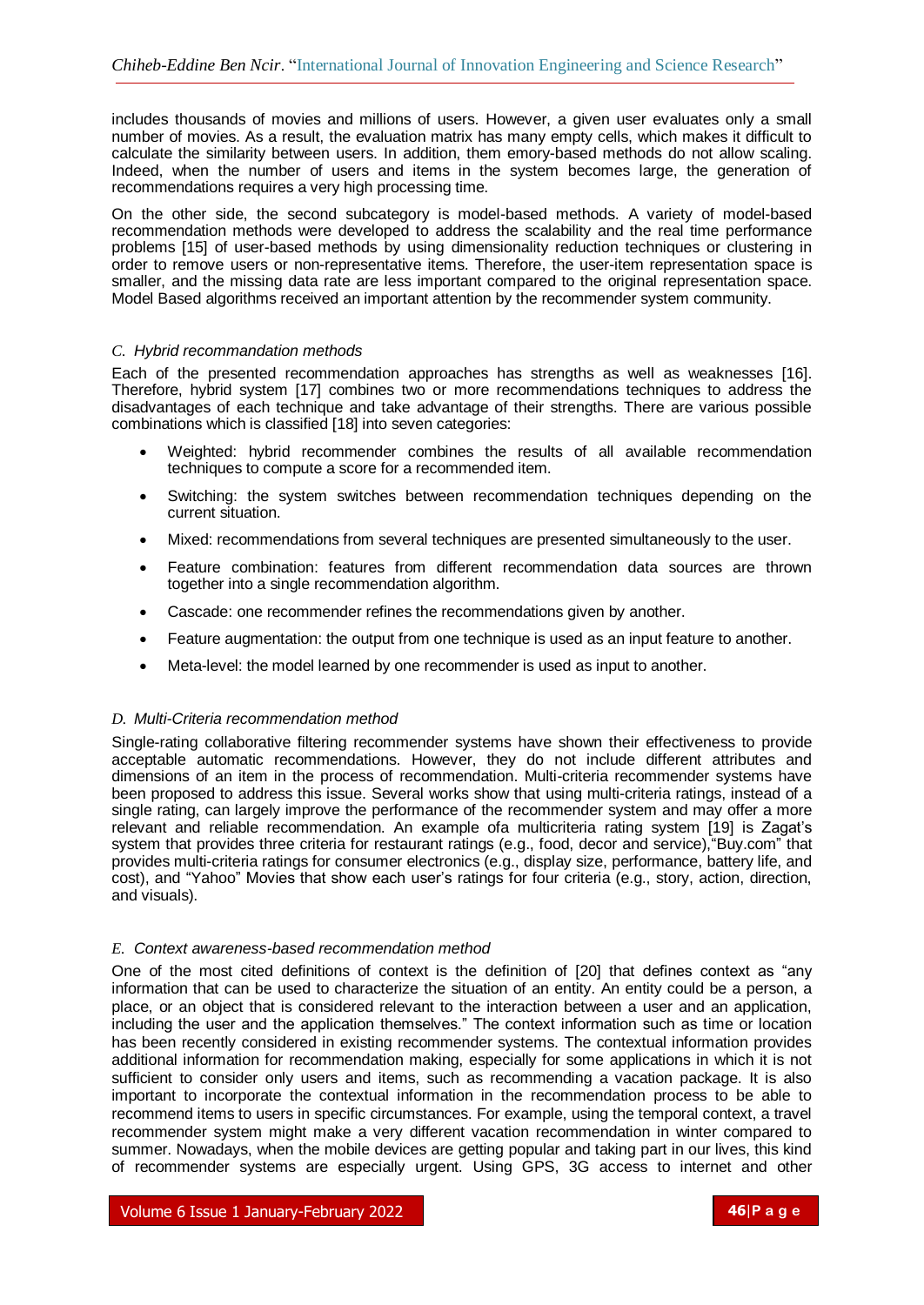technologies recommender systems can rapidly get any information about location of a user and the user himself.

### *F. Social network-based recommendation method*

Social network analysis has been used in recommender systems as a result of the important growth of social networking tools in Web-based systems in recent years. Data is automatically collected from social networks is a real source of information for a recommendation system. Such system is based on the presence of a community of users linked by social links. In social platforms, these recommendation systems make it possible to recommend a whole range of information. Examples include users to follow, specific publications, multimedia elements, groups (sub-communities)to integrate.

# **IV. CONCLUSION**

In this paper we presented the main recommendation methods, namely: content-based methods, memory-based and model-based CF, hybrid methods, multi-criteria recommendation methods, context awareness-based recommendation methods and social network-based recommendation methods. There is no method category that is superior to all others or any method that can be successfully applied for any application of recommender systems. Each technique has some advantages but also some disadvantages. The choice of one technique is based on the problematic, the application context and the availability of data. An interesting improvement of this work is to prepare a guide in which we can specify key factors affecting the choice of a recommendation method given a list of different target applications.

### **REFERENCES**

- [1] Akshay Kumar Chaturvedi, Filipa Peleja, and Ana Freire. "Recommender System for News Articles using Supervised Learning". In: arXiv preprint arXiv:1707.00506.2017.
- [2] David Goldberg et al. "Using collaborative filtering to weave an informa- tion tapestry". In: Communications of the ACM 35.12.1992, pp. 61–70.
- [3] Jonathan L Herlocker et al. "An algorithmic framework for performing col- laborative filtering". In: Proceedings of the 22nd annual international ACM SIGIR conference on Research and development in information retrieval. ACM. 1999, pp. 230–237.
- [4] Greg Linden, Brent Smith, and Jeremy York. "Amazon. com recommenda- tions: Item-to-item collaborative filtering". In: IEEE Internet computing 7.1.2003, pp. 76–80.
- [5] Sean M McNee et al. "On the recommending of citations for research pa- pers". In: Proceedings of the 2002 ACM conference on Computer supported coop- erative work. ACM. 2002, pp. 116–125.
- [6] Francesco Ricci, Lior Rokach, and Bracha Shapira. "Introduction to recom- mender systems handbook". In: Recommender systems handbook. Springer, 2011, pp. 1–35.
- [7] Dietmar Jannach et al. Recommender systems: an introduction. Cambridge University Press, 2010.
- [8] J Ben Schafer et al. "Collaborative filtering recommender systems". In: The adaptive web. Springer, 2007, pp. 291–324.
- [9] Bamshad Mobasher, Xin Jin, and Yanzan Zhou. "Semantically enhanced collaborative filtering on the web". In: Web Mining: From Web to Semantic Web. Springer, 2004, pp. 57–76.
- [10] Gediminas Adomavicius and Alexander Tuzhilin. "Toward the next gener- ation of recommender systems: A survey of the state-of-the-art and possi- ble extensions". In: IEEE transactions on knowledge and data engineering 17.62005, pp. 734–749.
- [11] John S Breese, David Heckerman, and Carl Kadie. "Empirical analysis of predictive algorithms for collaborative filtering". In: Proceedings of the Four- teenth conference on Uncertainty in artificial intelligence. Morgan Kaufmann Publishers Inc. 1998, pp. 43–52.
- [12] Kwanghee Hong, Hocheol Jeon, and Changho Jeon. "Personalized research paper recommendation system using keyword extraction based on user- profile". In: Journal of Convergence Information Technology 8.16.2013, p. 106.
- [13] Badrul Sarwar et al. Application of dimensionality reduction in recommender system-a case study. Tech. rep. DTIC Document, 2000.
- [14] Badrul Sarwar et al. "Item-based collaborative filtering recommendation algorithms". In: Proceedings of the 10th international conference on World Wide Web. ACM. 2001, pp. 285–295.
- [15] Mukund Deshpande and George Karypis. "Item-based top-n recommendation algorithms". In: ACM Transactions on Information Systems (TOIS) 22.1 2004, pp. 143–177.
- [16] Toine Bogers and Antal Van den Bosch. "Recommending scientific articles using citeulike". In: Proceedings of the 2008 ACM conference on Recommender systems. ACM. 2008, pp. 287–290.
- [17] Robin Burke. "Hybrid recommender systems: Survey and experiments". In: User modeling and user-adapted interaction 12.4 2002, pp. 331–370.

Volume 6 Issue 1 January-February 2022 **47**|**P a g e**